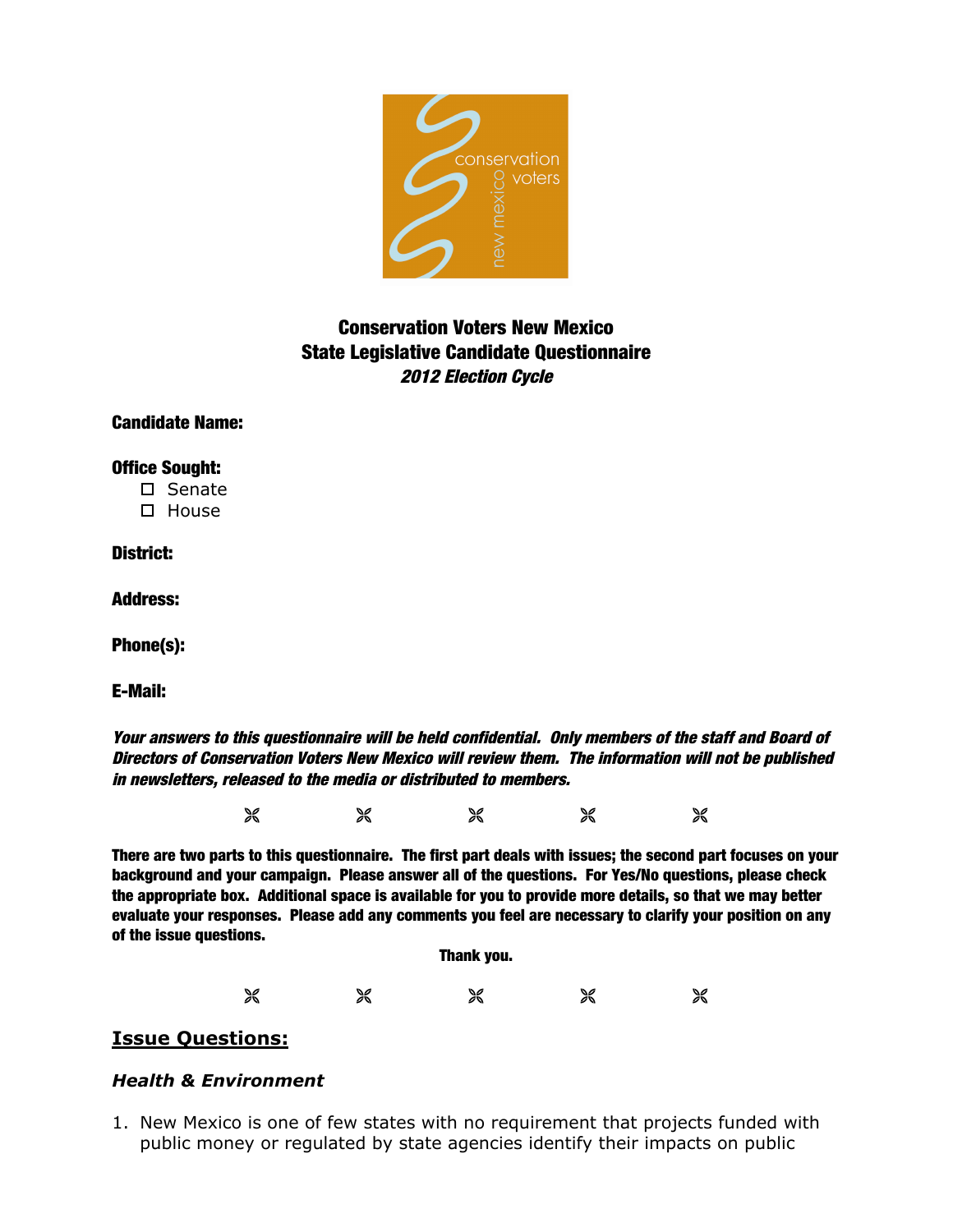health or the environment. Would you support or sponsor legislation requiring a state environmental and socio-economic impact assessment of all publiclyregulated or publicly-funded projects?

 $\square$  Yes  $\square$  No

2. The adverse environmental and public health effects of past uranium mining and milling on New Mexico have been significant. Would you sponsor or support legislation that places a moratorium on new uranium mining, including a moratorium on issuance of exploration permits, in New Mexico until contamination from past uranium mining and milling has been cleaned up?

 $\square$  Yes  $\square$  No

3. The regulatory process in New Mexico is designed to protect public peace, health, safety and welfare. Corporate special interests have invested a lot of time and resources trying to undermine the strength of New Mexico's regulatory regime – by requiring legislative review of rules, imposing burdensome impact statements, or by gutting the permitting and enforcement capabilities of state agencies. Would you vigorously oppose any efforts to weaken the rule-making and enforcement authority of the state (e.g. agencies, boards, commissions)?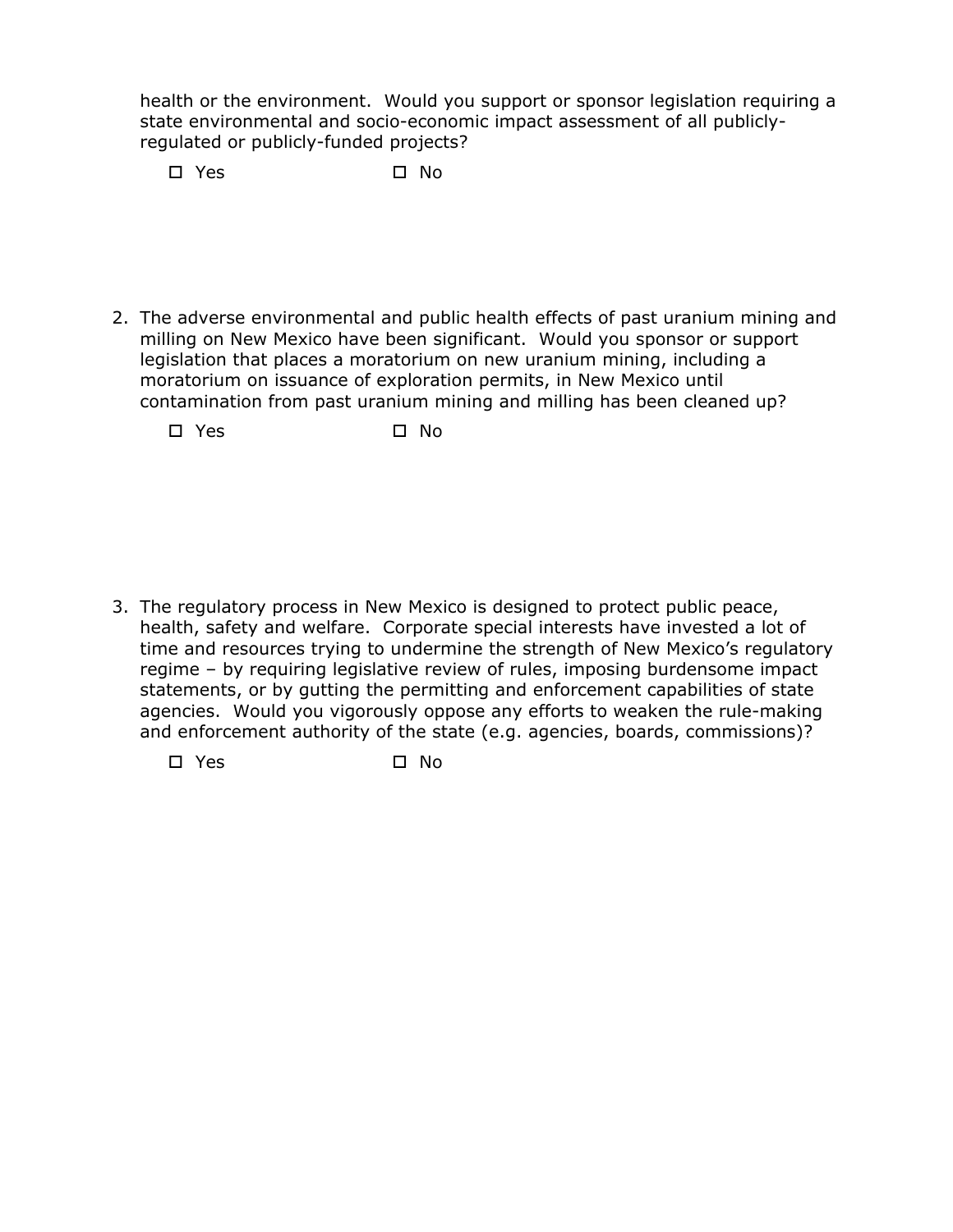4. Although it exists in every other significant environmental statute, there is no provision in the New Mexico Air Quality Control Act that allows the state to deny or revoke a permit for a polluter with a track record of egregious violations of environmental laws. Would you sponsor or support legislation that would authorize the state to deny or revoke permits in instances where the applicant or permittee is guilty of specific bad acts?

 $\Box$  Yes  $\Box$  No

5. Currently, in a situation where an individual or community is being harmed by unlawful pollution, victims can sue for damages to their health or property after the fact. However, they do not have a legal right to go to court to stop the pollution that is harming or threatening them. Would you sponsor or support legislation that would afford landowners or other affected parties a private right of action to pursue enforcement of environmental laws against violators, or against agencies that are failing to enforce existing law?

 $\square$  Yes  $\square$  No

6. In hundreds of cases across the country, biotechnology companies have sued farmers for 'patent violations' when the farmers' fields have been contaminated by genetically-engineered pollen or seeds. Would you sponsor or support legislation to provide liability protection for farmers from similar legal actions when their crops are contaminated through no fault of their own?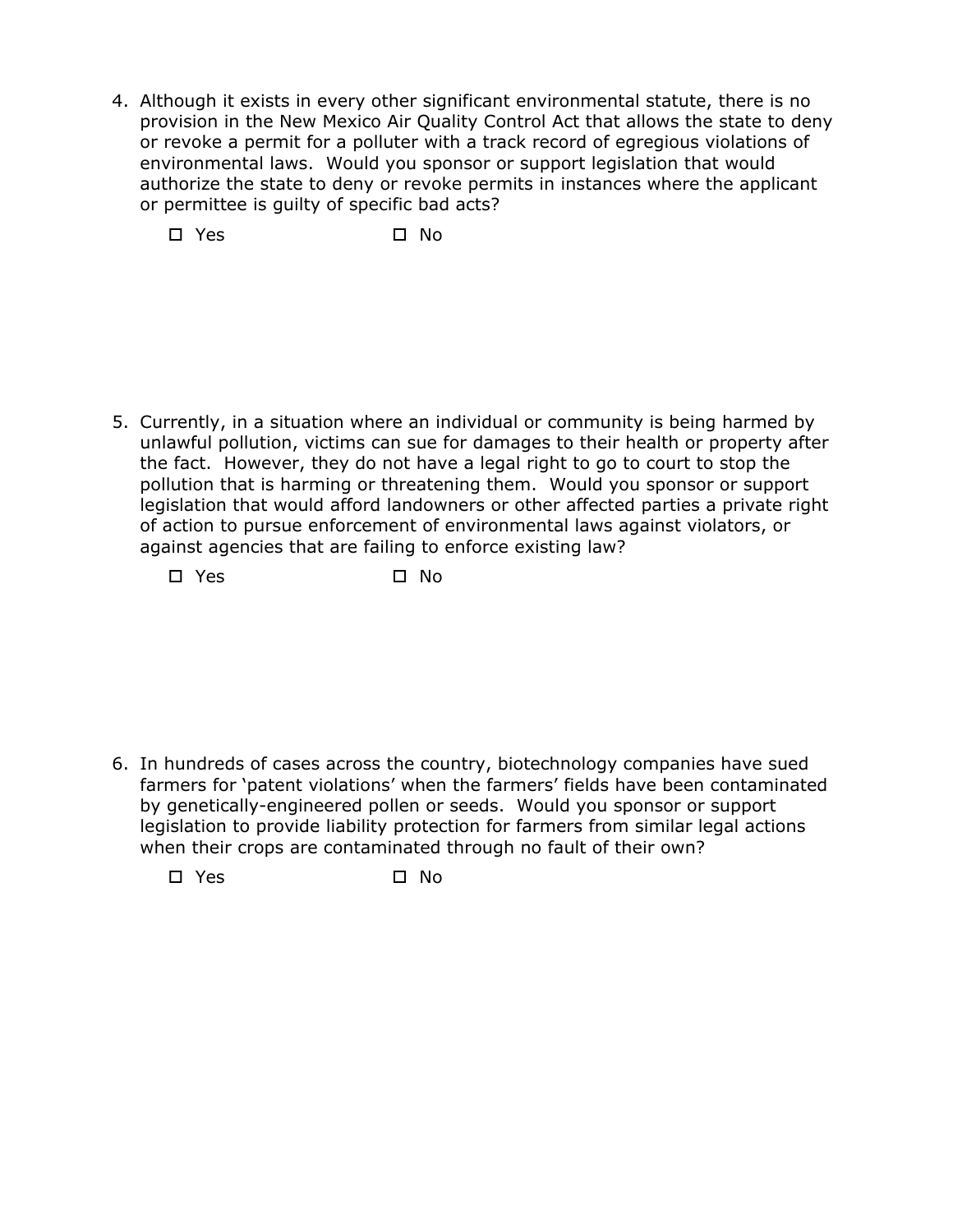## *Energy Policy*

7. Global climate change is one of the most critical challenges facing our economy and our environment. New Mexico is particularly vulnerable to the impacts of climate change because of the scarcity of water in the southwest. Would you support or sponsor legislation that requires New Mexico to reduce our overall carbon emissions to 25% below 2000 levels by 2020?

- 8. Would you oppose any public subsidies for new coal plants—or any other major polluting facilities—in New Mexico?
	- $\square$  Yes  $\square$  No
- 9. Would you support or sponsor legislation requiring all new residential, commercial and institutional construction to meet certifiable standards for energy efficiency that are at least 40% greater than conventional build?
	- $\square$  Yes  $\square$  No

- 10. Currently, the Oil Conservation Division (OCD) of the Energy, Minerals & Natural Resources Dept. has limited authority to examine the impacts of oil and gas drilling on wildlife and our environment. Would you support or sponsor legislation to expand the mandate of OCD to include environmental protection?
	- $\square$  Yes  $\square$  No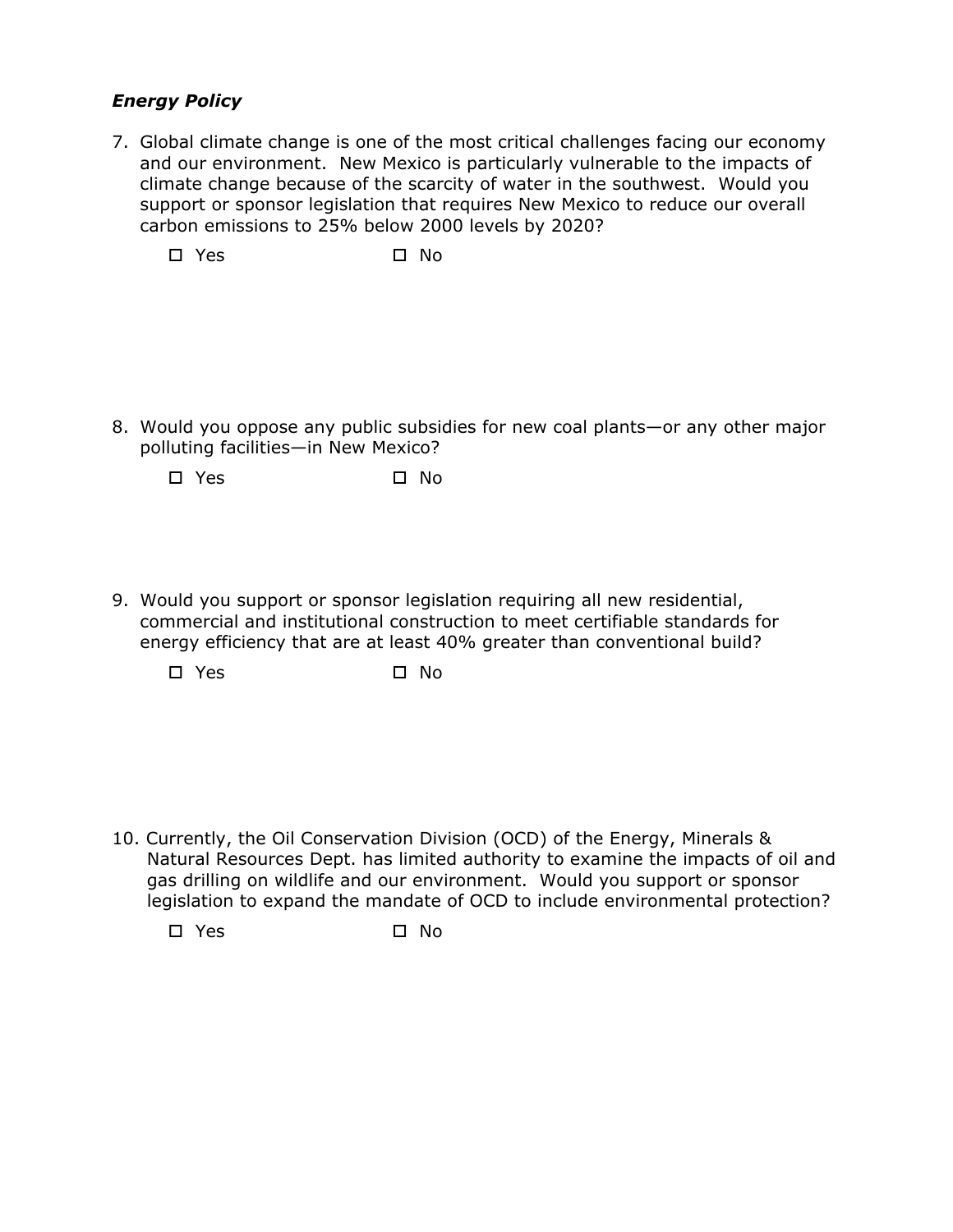## *Water Policy:*

11. Many New Mexico communities are concerned about the future of their water supply, particularly in areas where consumption exceeds renewable supply to the point that aquifers are being depleted. Unfortunately, the various regional water plans developed over the past several years are irreconcilable, because many regions are expecting to meet their future needs by transferring water from basins in neighboring regions – water that is unavailable because the communities in those areas need the water for their own future. Would you support or sponsor legislation placing certain restrictions on major water transfers, such as evaluating the long-term impacts on the area from which the water will be transferred, or requiring certain water conservation standards in the area to which water will be transferred?

 $\Box$  Yes  $\Box$  No.

12. New Mexico is one of few western states with no protection for environmental flows. Texas and Idaho are two examples of states that are years ahead of NM in planning and implementing programs to restore and protect the health of rivers and their associated riparian habitats. Would you support or sponsor legislation to provide for the minimum flows necessary to maintain basic functioning of our river ecosystems?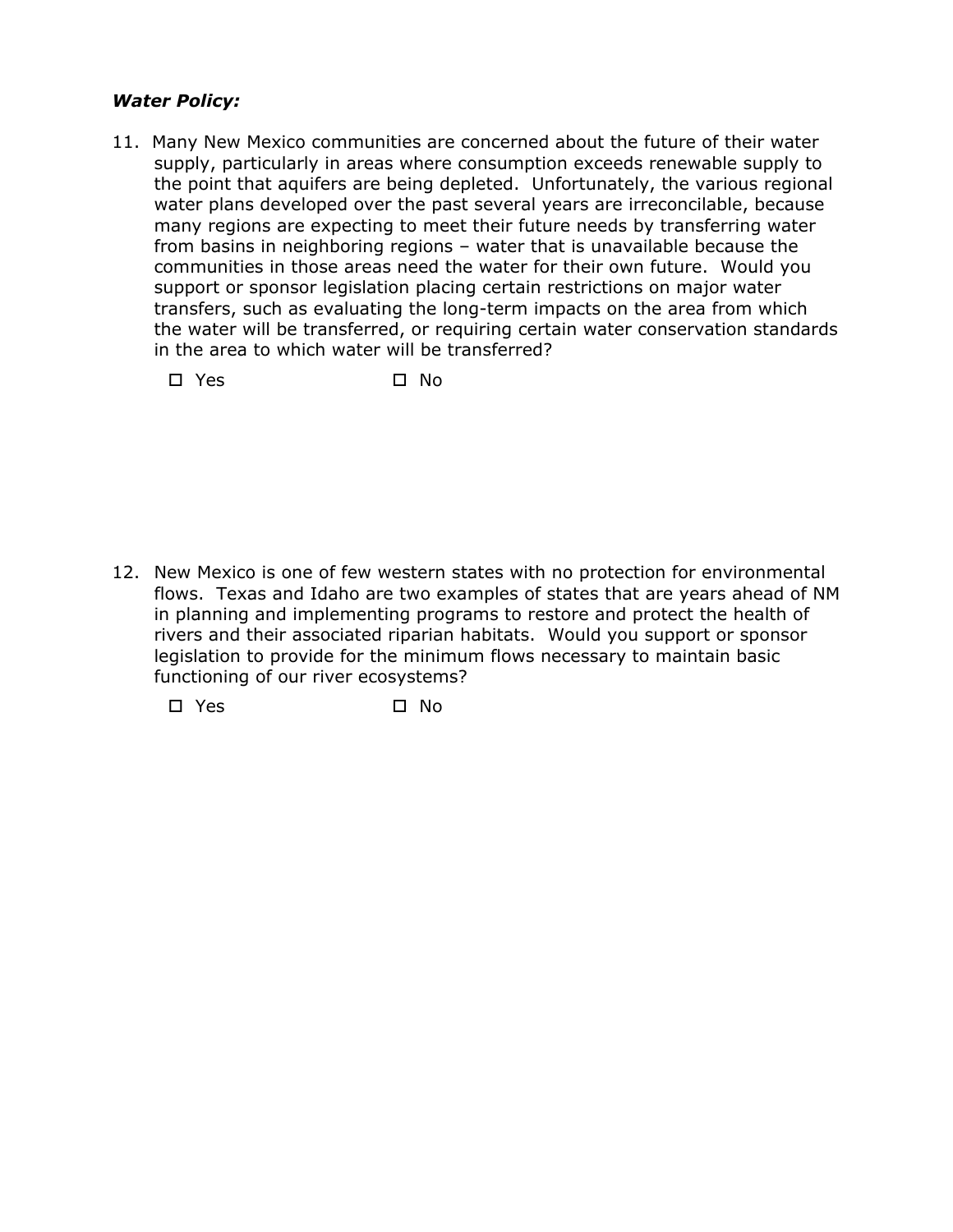## *Land Use & Transportation Policy:*

14. One of the challenges faced by local governments in accommodating rapid growth and development is how to pay for the infrastructure for new development beyond the already-served areas. Would you support or sponsor legislation allowing local governments to assess impact fees to developers for schools, libraries, community centers, transit facilities and water rights?

 $\square$  Yes  $\square$  No

- 15. Tax Increment for Development Districts (TIDDs) are a newer financing mechanism for large-scale development. TIDDs use bonds to finance the upfront costs for infrastructure, and then service the bonds over the long term by diverting property and gross receipts tax revenue from state and local governments – revenues that would otherwise be paying for health care, public safety and education. Would you:
	- a) support or sponsor reform legislation to ban TIDDs from being used for projects outside existing developed areas ('greenfields' development), where the tax diversion rates are demonstrably higher?

 $\square$  Yes  $\square$  No

b) support or sponsor legislation to place restrictions on TIDDs so that the maximum allowable diversion of tax revenues is scaled based on public interest criteria such as: provision of workforce housing, construction of 'green'-certified buildings, application of transit-oriented design principles, and provision of high-wage jobs?

 $\square$  Yes  $\square$  No

16. Would you support or sponsor legislation establishing a state transit fund (supporting public transit) with a specific dedicated revenue stream, such as the projected increase in excise taxes from vehicle sales?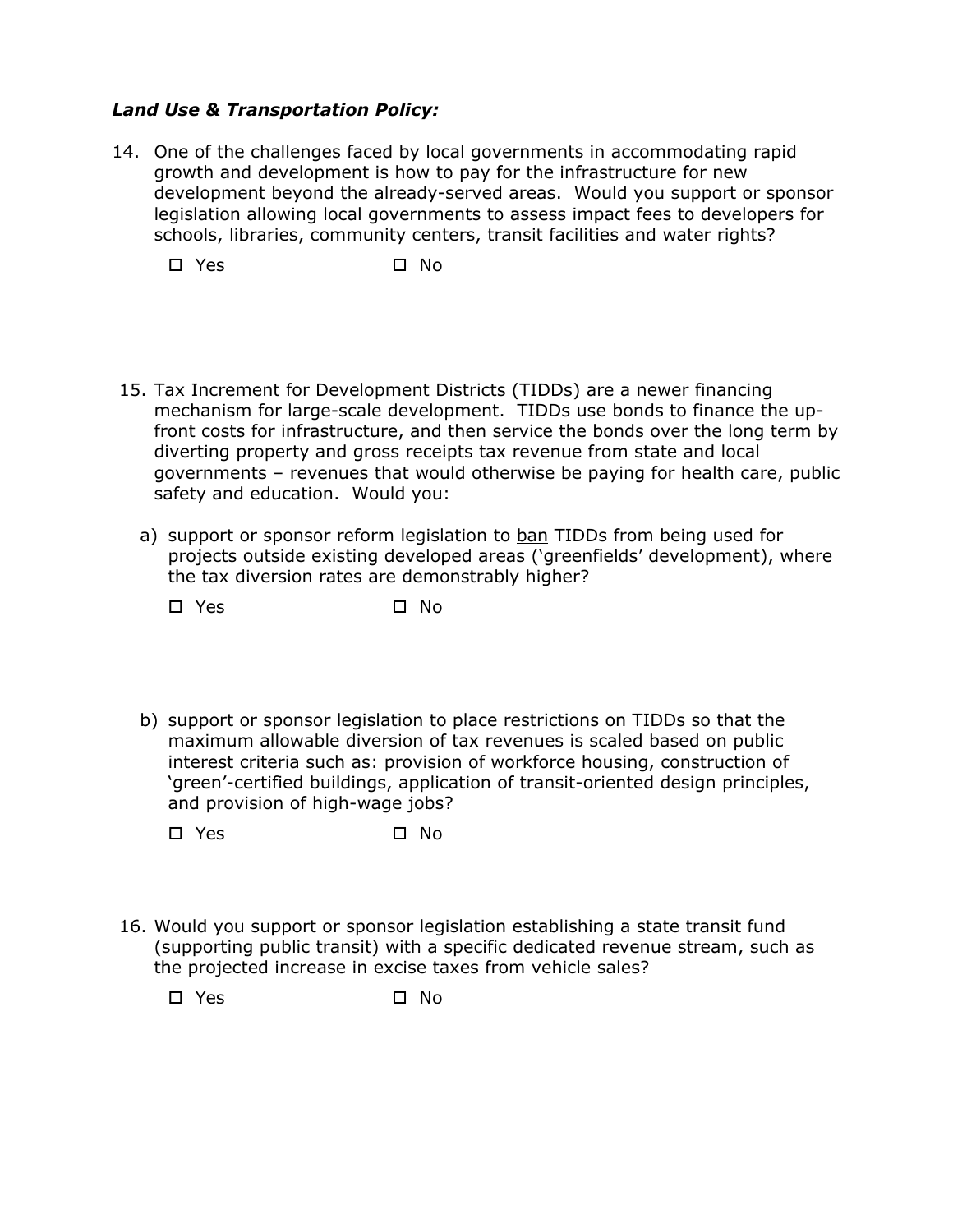### *Wildlife and Wilderness*

17. New Mexico lags far behind other states in providing funding for the conservation of land and wildlife. Would you support or sponsor legislation to earmark a particular revenue stream, such as the existing Oil and Gas Conservation Tax (generating about \$15 million per year), for land and wildlife conservation projects?

 $\square$  Yes  $\square$  No

18. Studies document that 95% of land-based outdoor recreation is passive or 'quiet' recreation – including hunting, fishing, camping, hiking, trail cycling, horseback riding, bird watching, outdoor education, snowshoeing, etc. Motorized, or off-highway, vehicles (OHVs) represent only 5% of land-based outdoor recreation, but the negative environmental impacts of OHVs are welldocumented – constituting one of the most critical threats to our public lands and forests. Will you support or sponsor legislation that places strict controls on OHV use, including strong sanctions for illegal use, and restrictions on use in areas where natural resource damage and degradation would likely occur?

 $\square$  Yes  $\square$  No

19. Describe your position on reintroduction of predators into their native habitat.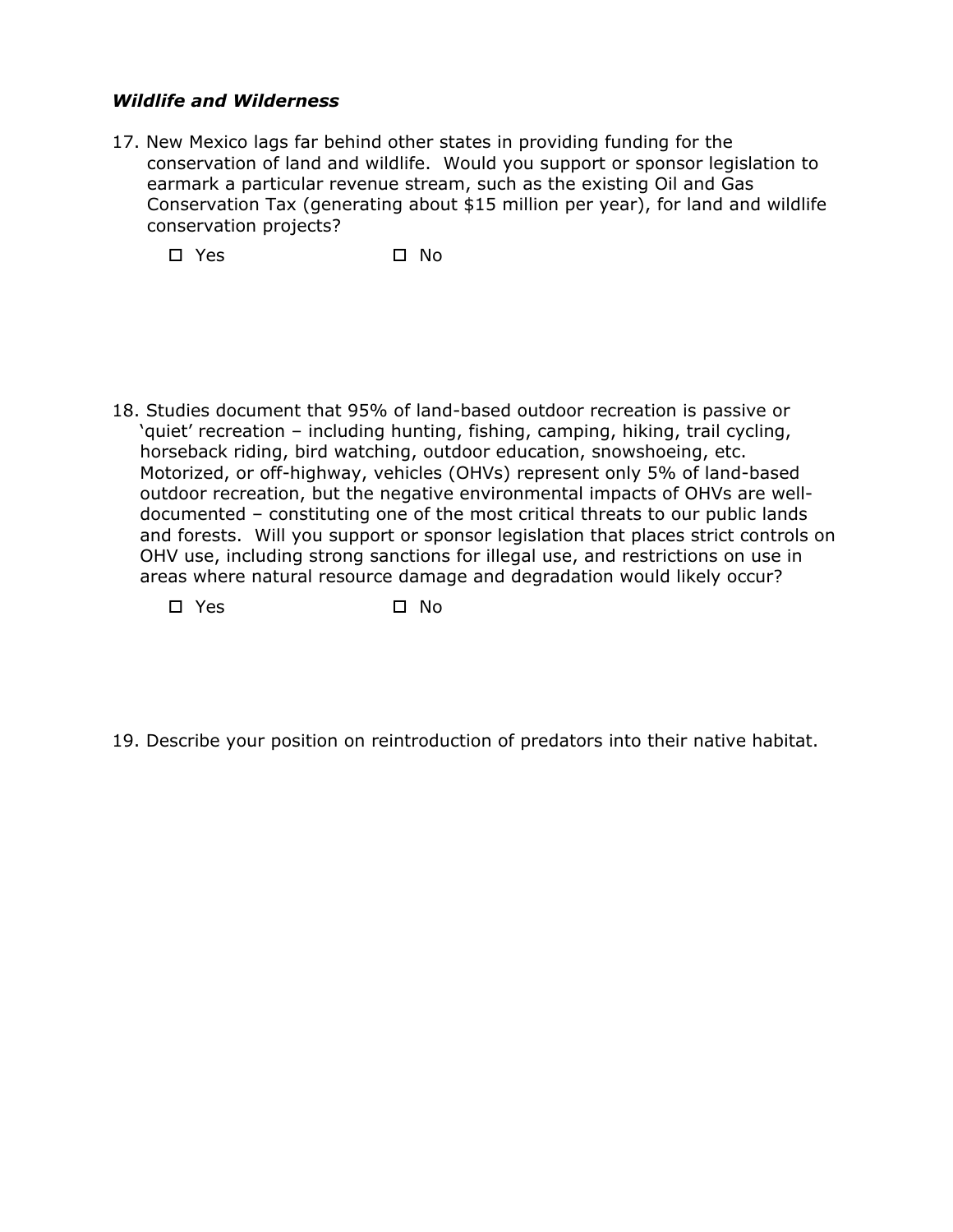## **Background and Campaign-Related Questions:**

1. Describe your current occupation and other employment experience relevant to both the state legislative campaign and the position of State Legislator. What other elected positions have you held, if any?

2. What experience do you have with conservation issues? What, if any, specific environmental accomplishments are you most proud of?

3. Are there any anti-conservation votes or positions in your past that you wish to explain?

- 4. How much money have you currently raised towards your April 9 campaign finance report? *(NOTE: please do not include any information on projected fundraising. CVNM cannot conduct activities on behalf of candidates when we have access to information on future plans or strategies)*
- 5. Please list the core staff, supporters, and/or fundraisers working on behalf of your campaign, and describe their areas of expertise.